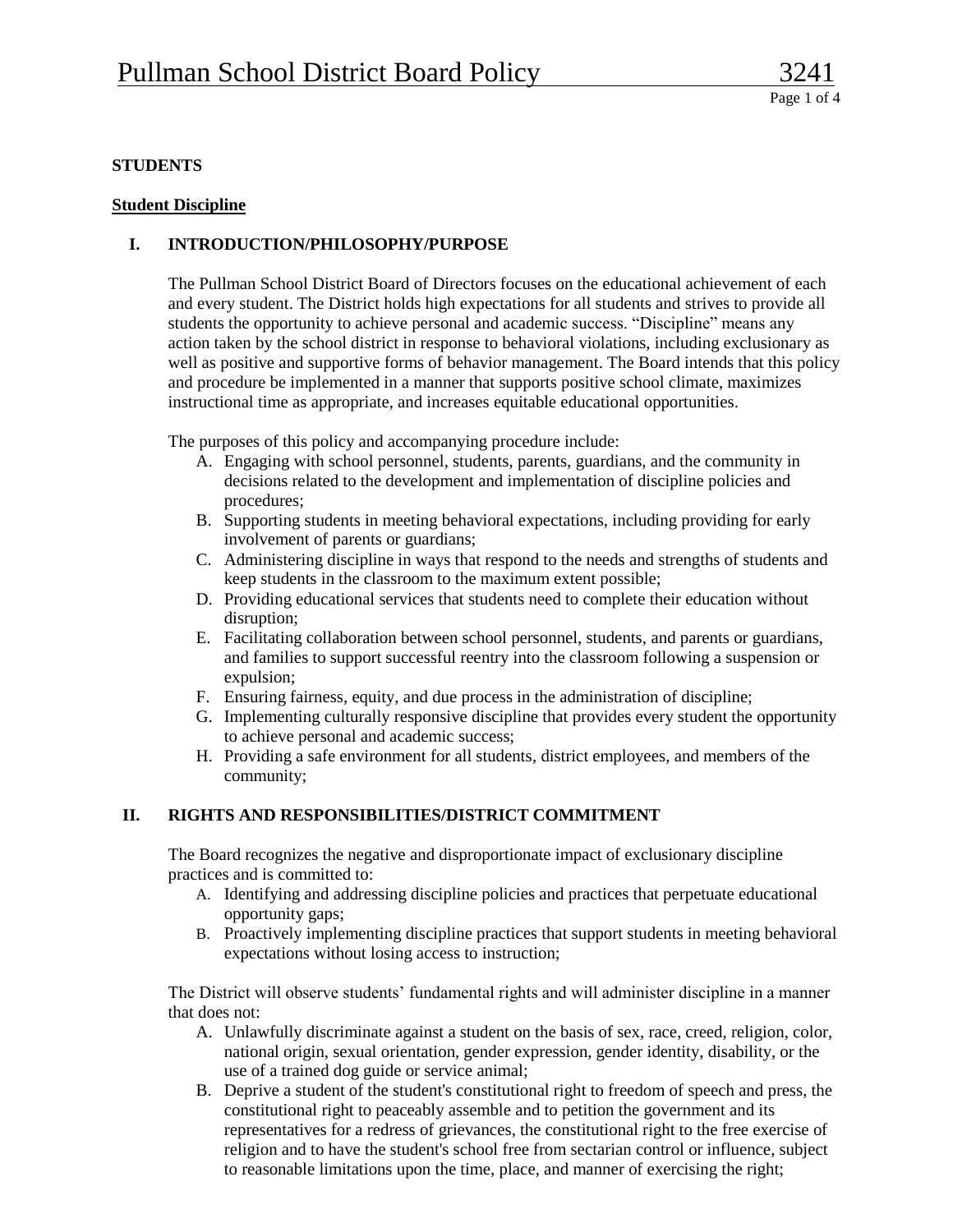- C. Deprive a student of the student's constitutional right to be secure in the student's person, papers, and effects against unreasonable searches and seizures;
- D. Unlawfully interfere in a student's pursuit of an education while in the custody of the school district; or
- E. Deprive a student of the student's right to an equal educational opportunity, in whole or in part, by a school district without due process of law.

This District's student discipline policy and procedure is designed to provide students and staff with a safe, healthy, and educationally sound environment. Students are expected to be aware of and comply with this policy and procedure, including behavioral expectations that respect the rights, person, and property of others. Students are also expected to pursue the required course of studies. Students and staff are expected to work together to develop a positive climate for learning, consistent with Board Policy 3112 – Social Emotional Climate.

## **III. DEVELOPMENT AND REVIEW**

The district will collect data on disciplinary actions administered in each school, as required by RCW [28A.300.042,](http://app.leg.wa.gov/RCW/default.aspx?cite=28A.300.042) and any additional data required under other district policies and procedures.

The District will ensure that school principals confer with certificated building employees as appropriate to develop and/or review building discipline standards and review the fidelity of implementation of those standards. At each district school, principals and certificated staff may develop written school procedures for administering discipline that are consistent with this policy and procedure. Each school may also:

- A. Establish behavioral expectations with students and proactively teach expectations across various school settings.
- B. Develop precise definitions for problem behaviors and behavioral violations to address differences in perceptions of subjective behaviors and reduce the effect of implicit bias.
- C. Define the differences between minor and major behavior incidents to clarify the types of behaviors that may or may not result in classroom exclusion or are severe enough that an administrator needs to be involved.
- D. Identify a continuum of best practices and strategies for classroom-based responses that building staff should administer before or instead of classroom exclusion to support students in meeting behavioral expectations.

School handbooks, codes of conduct, and building discipline standards must not conflict with this policy, accompanying procedures, or other Board policies.

School principals will strive to ensure that teachers and other school personnel receive adequate support to effectively implement a continuum of identified best practices and strategies that:

- 1. Focus on prevention to reduce the use of exclusionary discipline practices;
- 2. Allow the exercise of professional judgment and skill sets; and
- 3. May be adapted to individual student needs in a culturally responsive manner.

School principals will confer with certificated building employees as appropriate to establish criteria for when certificated employees must complete classes to improve classroom management skills.

Every two years, the District will periodically review and further develop this policy and procedure with the participation of school personnel, students, parents, guardians, and the community. As part of this development and review process, the district will use disaggregated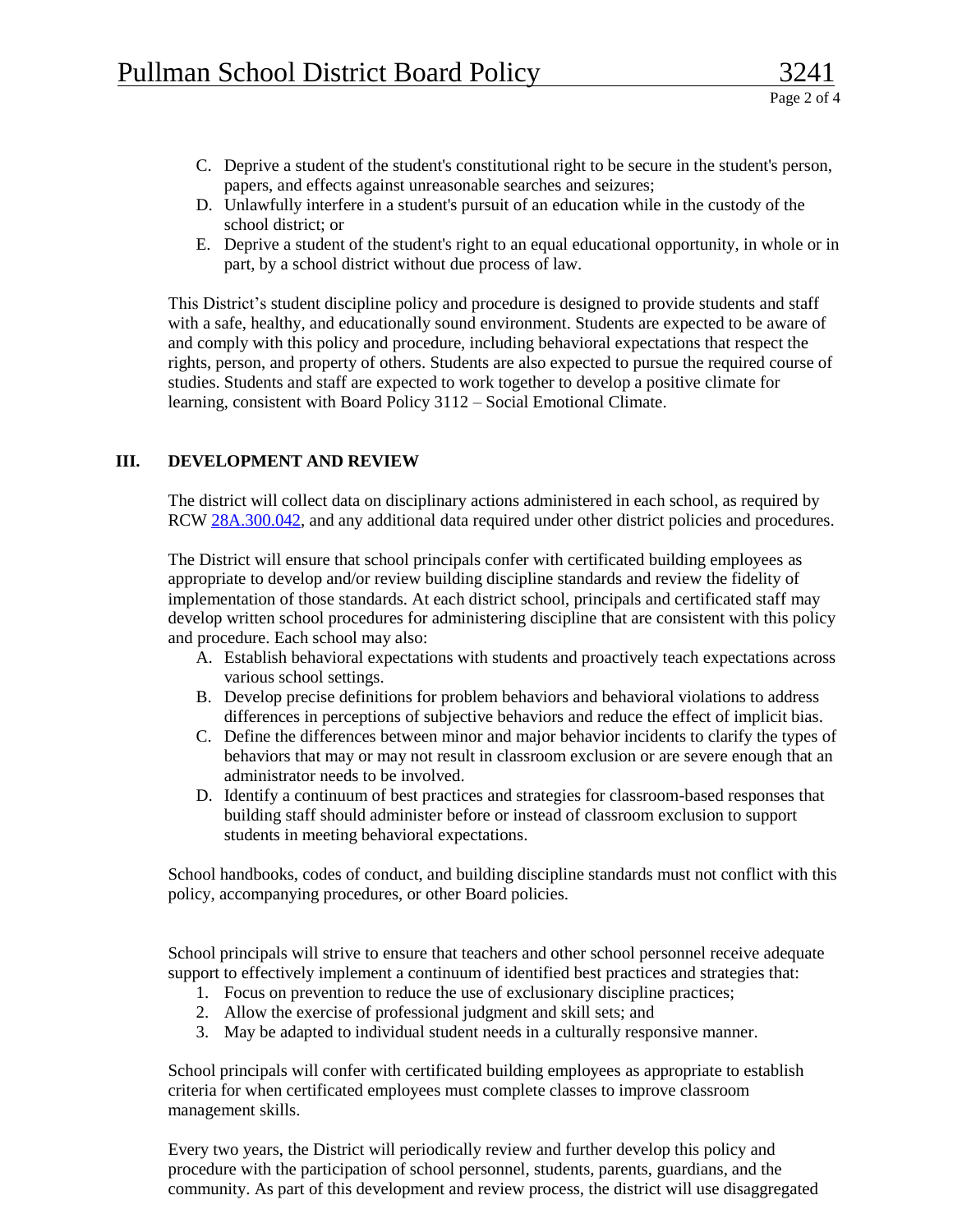data collected under RCW [28A.300.042.](http://app.leg.wa.gov/RCW/default.aspx?cite=28A.300.042) This process may include reviewing data to prevent and address discrimination against students in protected classes identified in chapters [28A.640](https://app.leg.wa.gov/rcw/default.aspx?cite=28A.640) and [28A.642](https://app.leg.wa.gov/rcw/default.aspx?cite=28A.642) RCW, however, the District will ensure it reviews disaggregated discipline data in accordance with WAC 392-190-048 at least annually.

## **IV. DISTRIBUTION OF POLICIES AND PROCEDURES**

The District will make the current version of this policy and procedure available to families and the community. The District will annually provide this policy and procedure to all District personnel, students, parents, and guardians, which may require language assistance for students and parents or guardians with limited-English proficiency under Title VI of the Civil Rights Act of 1964.

The District will ensure district employees and contractors are knowledgeable of this student discipline policy and procedure. At the building level, schools will annually provide the current building discipline standards, developed as stated above, to all school personnel, students, and parents or guardians, which may require language assistance for students and parents or guardians with limited-English proficiency under Title VI of the Civil Rights Act of 1964. Schools will ensure all school personnel are knowledgeable of the school building discipline standards. Schools may provide discipline training developed under RC[W 28A.415.410](http://app.leg.wa.gov/RCW/default.aspx?cite=28A.415.410) to support implementation of this policy and procedure to all school staff as feasible.

## **V. APPLICATION**

This policy and accompanying procedure will be construed in a manner consistent with Washington law as stated in WAC 392-400-020.

| <b>Cross References</b> |                                                                                                 |
|-------------------------|-------------------------------------------------------------------------------------------------|
| Board Policy, 2121      | Substance Abuse Program                                                                         |
| Board Policy, 2161      | Special Education and Related Services for Eligible Students                                    |
| Board Policy, 2162      | Education of Students with Disabilities Under Section 504 of the Rehabilitation Act of 1973     |
| Board Policy, 3122      | Excused and Unexcused Absences                                                                  |
| Board Policy, 3210      | Nondiscrimination                                                                               |
| Board Policy, 3244      | Prohibition of Corporal Punishment                                                              |
| Board Policy, 3520      | Student Fees, Fines, or Charges                                                                 |
| Board Policy, 4210      | Regulation of Dangerous Weapons on School Premises                                              |
| Board Policy, 4218      | Language Access Plan                                                                            |
|                         |                                                                                                 |
| <b>Legal References</b> |                                                                                                 |
| 42 U.S.C. 2000d et seq. | Civil Rights Act of 1964                                                                        |
| 34 CFR Part 100.3       | Regulations implementing Civil Rights Act of 1964                                               |
| Chapter 392-400         | <b>WAC Pupils</b>                                                                               |
| WAC 392-190-048         | Access to course offerings – Student discipline                                                 |
| Chapter 28A.320         | RCW Provisions applicable to all districts                                                      |
| Chapter 28A.600         | <b>RCW Students</b>                                                                             |
| RCW 28A.400.110         | Principal to assure appropriate student discipline – Building discipline standards – Classes to |
|                         | improve classroom management skills                                                             |
| RCW 28A.400.100         | Principals and vice principals – Employment of – Qualifications – duties                        |
| Chapter 28A.225         | RCW Compulsory school attendance and admission                                                  |
| RCW 28A.150.240         | Certificated teaching and administrative staff as accountable for classroom teaching – Scope –  |
|                         | Responsibilities - Penalty                                                                      |
| RCW 9.41.280            | Possessing dangerous weapons on school facilities – Penalty - Exceptions                        |
|                         |                                                                                                 |

**Management Resources**